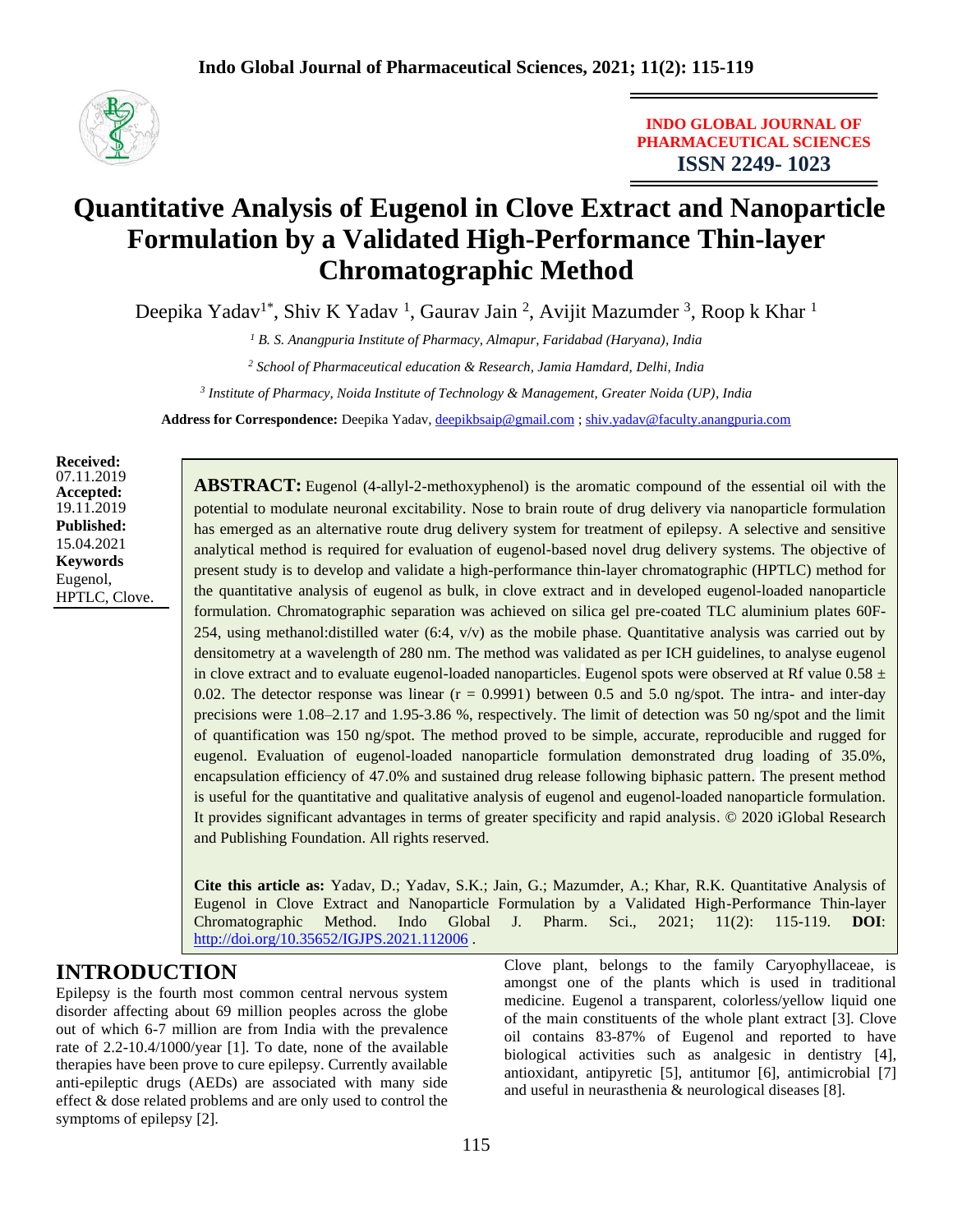### **Indo Global Journal of Pharmaceutical Sciences, 2021; 11(2): 115-119**

Eugenol is an effective anticonvulsant and to improve brain delivery of eugenol, we have prepared intranasal nanoparticle formulation. In general, the success of any nano based drug delivery system depends upon drug loading capacity, encapsulation efficiency and drug release rate [9]. Hence, we developed a direct high performance thin layer chromatographic (HPTLC) analytical methods for the rapid estimation of eugenol as bulk drug, in extract and in nanoparticle formulation. The method was also used to determine the in vitro release rate of eugenol from nanoparticles.

## **MATERIALS AND METHODS**

#### **Chemicals and reagents**

Standard Eugenol was purchased from Sigma-Aldrich. Clove was procured as a fresh material from the local suppliers and was taxonomically authenticated at BSAIP (Faridabad, India). All chemicals and reagents used were of analytical grade and were purchased from Rankam, SD Fine or Merk Ltd.

#### **Chromatography**

Pre-coated silica gel on aluminium plates 60F-254 (10 x 10 cm, 200 urn thickness, E. Merck, Darmstadt, Germany) was used after drying for 1 h at  $110^{\circ}$ C in a hot air oven. The samples were spotted in the form of bands of width 5 mm with a Camag 100 µL syringe using a Linomat V (Camag, Muttenz, Switzerland) sample applicator. A constant application rate of 150 µL/s was employed and the space between two bands was 10 mm. The slit dimension was kept at 5 x 0.45 mm and 20 mm/s scanning speed was employed. The mobile phase consisted of methanol:distilled water (6:4, v/v). Linear ascending development was carried out in a 10 x 10 cm twin trough glass chamber (CAMAG) and the top of the chamber was covered tightly with a lid. The optimised chamber saturation time for the mobile phase was 30 min at room temperature (25  $\pm$  2°C) at a relative humidity of 50  $\pm$  5%. The length of the chromatogram run was 7 cm. Densitometric scanning was performed on CAMAG TLC scanner in the absorbance mode at 280 nm and operated by winCATS software. The source of radiation was deuterium lamp emitting a continuous UV radiation in the range of 190—400 nm. Evaluation was done using linear regression analysis via peak areas.

#### **Calibration curve of Eugenol**

A stock solution of eugenol  $(500 \mu g/mL)$  was prepared in methanol. Different volumes of stock solution, i.e. 1, 2, 4, 6, 8 and 10 µL, were spotted on the TLC plate to obtain concentrations of 0.5, 1.0, 2.0, 3.0, 4.0 and 5.0 µg/spot of eugenol, respectively. The data of peak areas plotted against the corresponding concentrations were treated by least-square regression analysis. Quality control (QC) samples at three different levels were independently prepared at concentrations of 0.5 µg/spot (I-QC, low QC), 1.0 µg/spot (MQC, medium QC) and 2.0 µg/spot (HQC, high QC) of eugenol.

#### **Validation procedures**

**Specificity**: The specificity of the method was ascertained by analysing and comparing the Rf values and spectra of the spot for eugenol in the sample with that of the standard. The peak purity of eugenol was assessed by comparing the spectra at three different levels, viz. peak start, peak apex and peak end positions of the spot.

**Limit of detection and limit of quantitation**: In order to estimate the limit of detection (LOD) and limit of quantitation (LOQ), blank methanol was spotted six times following the same method described above and the standard deviation  $(σ)$ of the magnitude of analytical response was determined. The LOD was expressed as 3.3σ/slope of the calibration curve of eugenol, whereas LOQ was expressed as 10σ/slope of the calibration curve of eugenol.

**Precision and accuracy**: Intra- and inter-day precision and accuracy were determined by six replicate analyses of spiked quality control samples at concentrations of LQC (0.5 µg/spot), MQC (1.0 µg/spot) and HQC (2.0 µg/spot) followed by their comparison with the calibration curves prepared on the same day and on three different days. Precision was expressed as the percentage coefficient variation, CV (%), of measured concentrations for each calibration level, whereas accuracy was expressed as percentage recovery [(eugenol found/eugenol applied) x 100].

**Robustness and ruggedness**: Robustness was studied in triplicate at a concentration level of 1.0 µg/spot. The effect on the result was examined by introducing small changes in the mobile phase composition, mobile phase volume and duration of chamber saturation time from spotting to chromatography and activation of prewashed TLC plates. The effect of variation in chamber dimensions (20 x 10 and 10 x 10 cm<sup>2</sup>) was also studied. In order to assess the ruggedness of the method, a solution of concentration 1.0 µg/spot was prepared and analysed on day 0 and after 6, 12, 24, 48 and 72 h. Data were treated to calculate %RSD to assess robustness and ruggedness of the method.

#### **Detection of related impurities**

The related impurities were determined by spotting higher concentrations of eugenol. Eugenol solution was prepared at a concentration of 1000  $\mu$ g/mL in methanol and 10  $\mu$ L of this solution (20 µg/spot) was applied to HPTLC plate and the chromatograms were run as described above.

#### **Analysis of eugenol in extract**

To determine the content of eugenol in herbal extract, 10 mL was transferred into a 50 mL volumetric flask containing 25 ml- methanol, sonicated for 30 min and diluted to 50 mL with methanol. The resulting solution was centrifuged at 3000 rpm for 15 min and the supernatant was analysed for the drug content. One microlitre of the filtered solution was applied on the TLC plate followed by development and scanning as described above. The analysis was repeated in triplicate. The possibility of interference from other components of the extract in the analysis was also studied.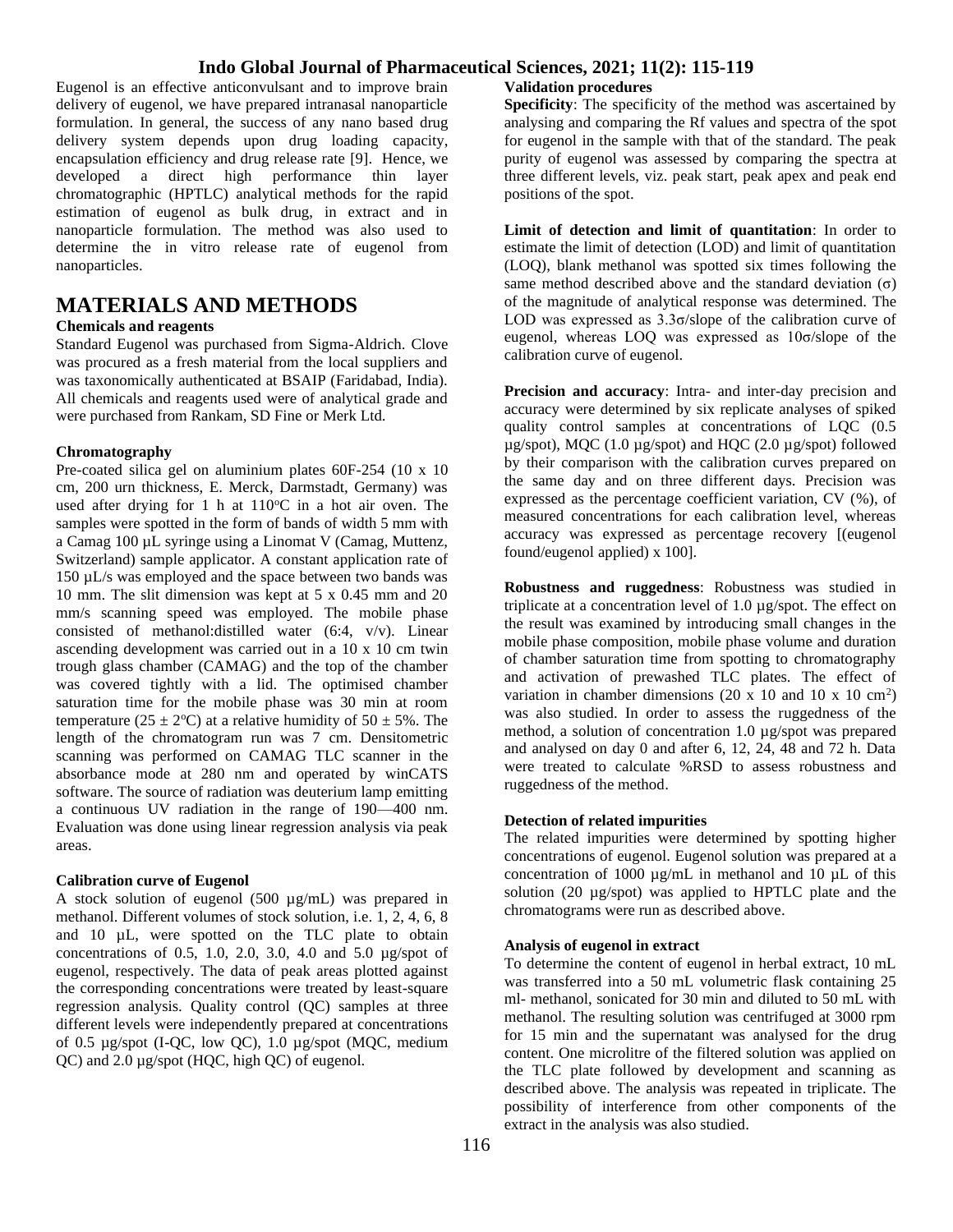#### **Indo Global Journal of Pharmaceutical Sciences, 2021; 11(2): 115-119**

**Evaluation of eugenol-loaded nanoparticle formulation Preparation of nanoparticles:** Eugenol-loaded polymeric nanoparticles were prepared by the precipitation method [10]. In brief, the polymer was dissolved in an aqueous solution of acetic acid (1 %, w/v) at a concentration of  $0.2\%$  w/v. Eugenol was dissolved in 1.0 mL of acetone and this was then added to the polymer solution. A solution of tripolyphosphate (0.2%, w/v) was subsequently added dropwise during vigorous stirring at 1500 rpm and concurrent bath sonication leading to the formation of nanoparticles.

**Eugenol content determination:** Twenty milligrams of nanoparticles were added to 10 mL of 1.0% w/v acetic acid solution. After sonication for 10 min, the solution was extracted with 10 mL methanol. One microlitre of the extract was applied on the TLC plate followed by development and scanning, as described above. The analysis was repeated in triplicate. The drug loading capacity and encapsulation efficiency of the nanoparticles were calculated according to the following equations:

Eugenol loading (%) = (Eugenol encapsulated in nanoparticle/nanoparticle weight) X 100

Eugenol encapsulation  $(\%)$  = (Eugenol encapsulated in nanoparticles/total eugenol) X 100

**In vitro release studies:** Nanoparticles sample (20 mg in 4 mL), enclosed in a dialysis bag (cellulose membrane, 12 kDa MW Sigma), was incubated in 20 mL of aqueous solution of 50% ethanol at 37°C under mild agitation in a water bath. At predetermined time intervals, 1.0 mL of the sample was withdrawn from the incubation medium, diluted up to 10 mL with methanol and filtered. Five microlitres of the filtered solution was applied on the TLC plate followed by development and scanning as described above. The analysis was repeated in triplicate. Control experiments to determine the release behaviour of the free drug were performed.

### **RESULTS AND DISCUSSION**

#### **Development of the optimum mobile phase**

The TLC procedure was optimised with a view to quantifying the eugenol in bulk and in nanoparticles dosage form. Initially, based on solubility, acetone, ethyl acetate, methanol and distilled water were selected as HPTLC solvents. The well-defined, symmetrical and reproducible peaks were achieved by a combination of methanol and distilled water. Methanol: Distilled water in varying ratios was tried and, of these ratios, methanol: distilled water  $(6: 4, v/v)$  was found to furnish sharp and well-resolved symmetrical peaks of eugenol at  $Rf = 0.58$ .

#### **Calibration parameters**

The developed HPTLC method for the estimation of eugenol showed a good correlation coefficient ( $r = 0.9991$ ) at 280 nm in the concentration range 0.5—5.0 µg/spot with respect to the peak area. The equation for the calibration curve of eugenol was (3594.382 ± 8.99)x + (5209.082 ± 7.94) (**Table I**). No significant difference was observed in the slopes of standard curves (ANOVA,  $p > 0.05$ ).

**Table I: Linear regression data for the calibration curve (n=6)**

| <b>Parameter</b>                         | <b>Values</b>              |  |  |
|------------------------------------------|----------------------------|--|--|
| Wavelength                               | 280                        |  |  |
| Linearity range $(\mu g$ /spot)          | $0.5 - 5.0$                |  |  |
| Calibration equation                     | $y = 3594.382x + 5209.082$ |  |  |
| Correlation coefficient ( $r \pm$<br>SD) | $0.9981 + 0.0005$          |  |  |
| Slope                                    |                            |  |  |
| Mean $\pm SD^*$                          | 3594.382+8.99              |  |  |
| Confidence Limit (95%)                   | $3587.202 - 3601.582$      |  |  |
| Standard error                           | 3.67                       |  |  |
| Intercept                                |                            |  |  |
| $Mean + SD$                              | $5209.082 + 7.94$          |  |  |
| Confidence Limit (95%)                   | $5202.732 - 5215.432$      |  |  |
| Standard error                           | 3.24                       |  |  |

\*SD, Standard deviation





**Figure II: HPTLC Densitogram of Eugenol Nanoparticle**

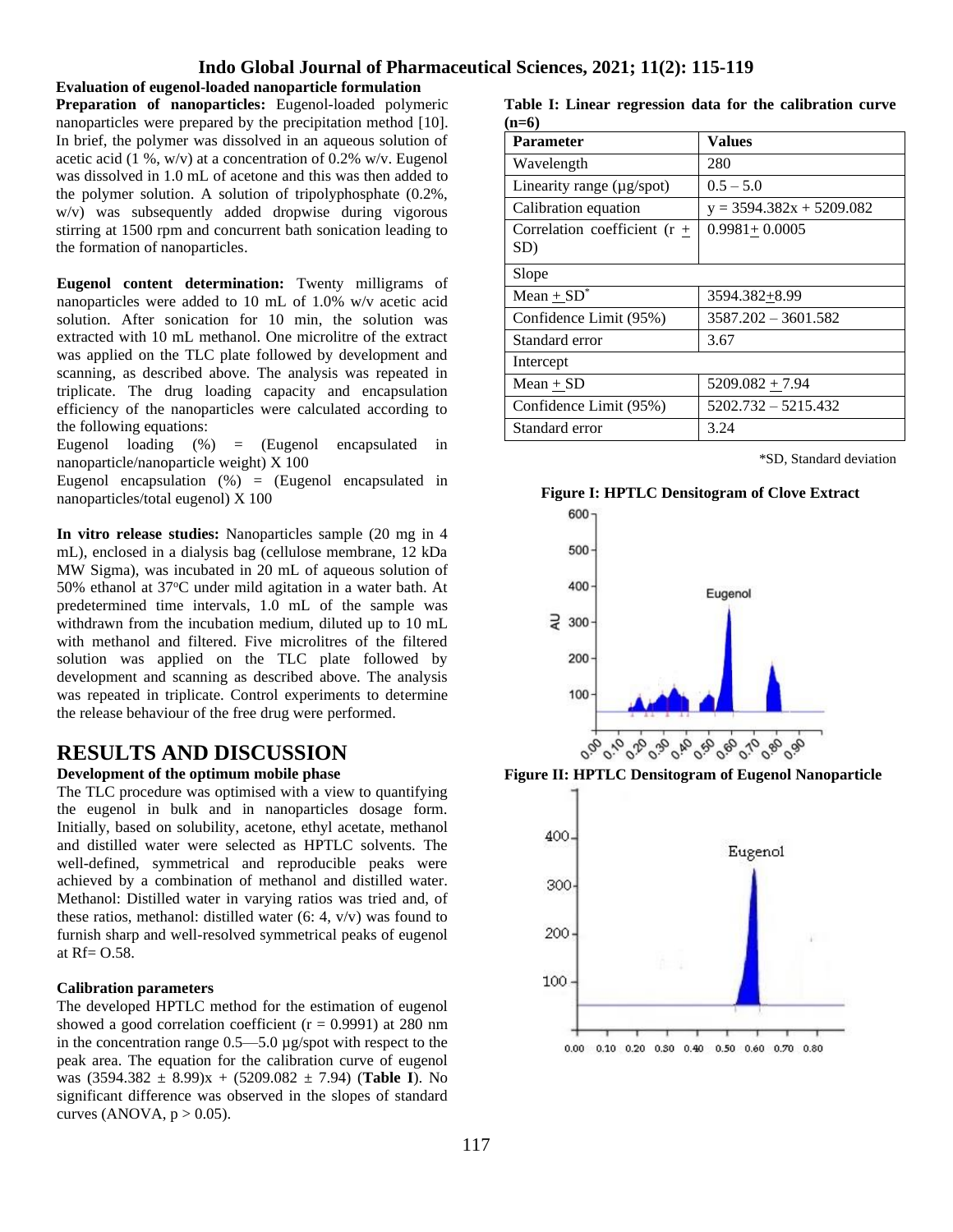### **Indo Global Journal of Pharmaceutical Sciences, 2021; 11(2): 115-119 Table II: HPTLC validation data**

| <b>Eugenol</b>     | applied | Eugenol found $(\mu g)$ | <b>Standard deviation (SD)</b> | Precision* | Accuracy <sup>#</sup> $(\% )$ |  |  |
|--------------------|---------|-------------------------|--------------------------------|------------|-------------------------------|--|--|
| $(\mu g$ /spot $)$ |         |                         |                                | (CV, %)    |                               |  |  |
| Intra day          |         |                         |                                |            |                               |  |  |
| $0.5$ (LOQ)        |         | 0.497                   | 0.013                          | 2.61       | 99.4                          |  |  |
| $1.0 \ (MOQ)$      |         | 1.025                   | 0.018                          | 1.75       | 102.5                         |  |  |
| $2.0$ (HOQ)        |         | 2.002                   | 0.023                          | 1.14       | 100.1                         |  |  |
| Inter day          |         |                         |                                |            |                               |  |  |
| $0.5$ (LOQ)        |         | 0.492                   | 0.019                          | 3.86       | 98.4                          |  |  |
| $1.0 \ (MOQ)$      |         | 0.996                   | 0.023                          | 2.30       | 99.6                          |  |  |
| $2.0$ (HOQ)        |         | 1.992                   | 0.039                          | 1.95       | 99.6                          |  |  |

\*Precision as coefficient of variation  $(CV, %) = 100 X$  (standard deviation/eugenol found)

 $*$ Accuracy = 100 X (eugenol found/eugenol applied)

| <b>Excess of</b><br>eugenol<br>added $(\% )$ | <b>Concentration</b><br>of sample $(\mu g)$<br>$mL^{-1}$ | <b>Theoretical</b><br>concentration of<br>spiked sample $(\mu g)$<br>$mL^{-1}$ | <b>Concentration</b><br>of spiked<br>sample $\pm$ SD (µg<br>$mL^{-1}$ (n=3) | Recovery $+$ SD<br>(%) | $%$ RSD |
|----------------------------------------------|----------------------------------------------------------|--------------------------------------------------------------------------------|-----------------------------------------------------------------------------|------------------------|---------|
| 50                                           | 100                                                      | 150                                                                            | $149.74 + 1.78$                                                             | $99.82 + 1.15$         | 1.14    |
| 100                                          | 100                                                      | 200                                                                            | $201.92 + 1.27$                                                             | $100.96 + 0.59$        | 0.58    |
| 150                                          | 100                                                      | 250                                                                            | $252.19 + 1.73$                                                             | $100.87 + 0.50$        | 0.49    |

**Figure III: Comparative** *in vitro* **Release Profile of Eugenol Loaded Nanoparticle.**



#### **LOD and LOQ**

The LOD and LOQ were found to be 50 and 150 ng/spot, respectively, indicating the adequate sensitivity of the method.

#### **Precision and accuracy**

**Table II** summarises the intra- and inter-day precision and accuracy of the eugenol assay determined at 0.5 (LOQ), 1.0 (MOQ) and 2.0 (HOQ) µg/spot. The intra-day and inter-day precisions were 1.14— 2.61 and 1.95—3.86%, respectively. The accuracy was in the range 98.4—102.5%. The low CV values demonstrate precision of the method.

#### **Robustness and ruggedness**

The SD, %RSD and SE of the peak areas for each parameter at a concentration level of 1.0 µg/spot were determined. The low values of %RSD  $(0.0239)$  and SE  $(\leq 1)$  obtained after introducing small deliberate changes in the developed HPTLC method indicated the robustness of the method. The %RSD (with standard error, SE) for the repeatability of sample application (1.0  $\mu$ g/spot) and measurement of peak areas was found to be 0.0377 (1.11) and 0.130 (2.17), respectively.

#### **Recovery**

The proposed method, was carried out to check the sensitivity of the method for estimation of eugenol. The standard addition technique was used by spiking with 50, 100 and 150% of additional drug in sample. The percentage recoveries were found to be 99 to 102%, which were indicative of high accuracy. The value of other parameters is displayed in **Table III**.

#### **Detection of related impurities**

The chromatogram of the high eugenol concentration showed an additional spot at Rf 0.23, referred to as impurity, other than the principle spot for eugenol (Rf 0.58). The peak area of